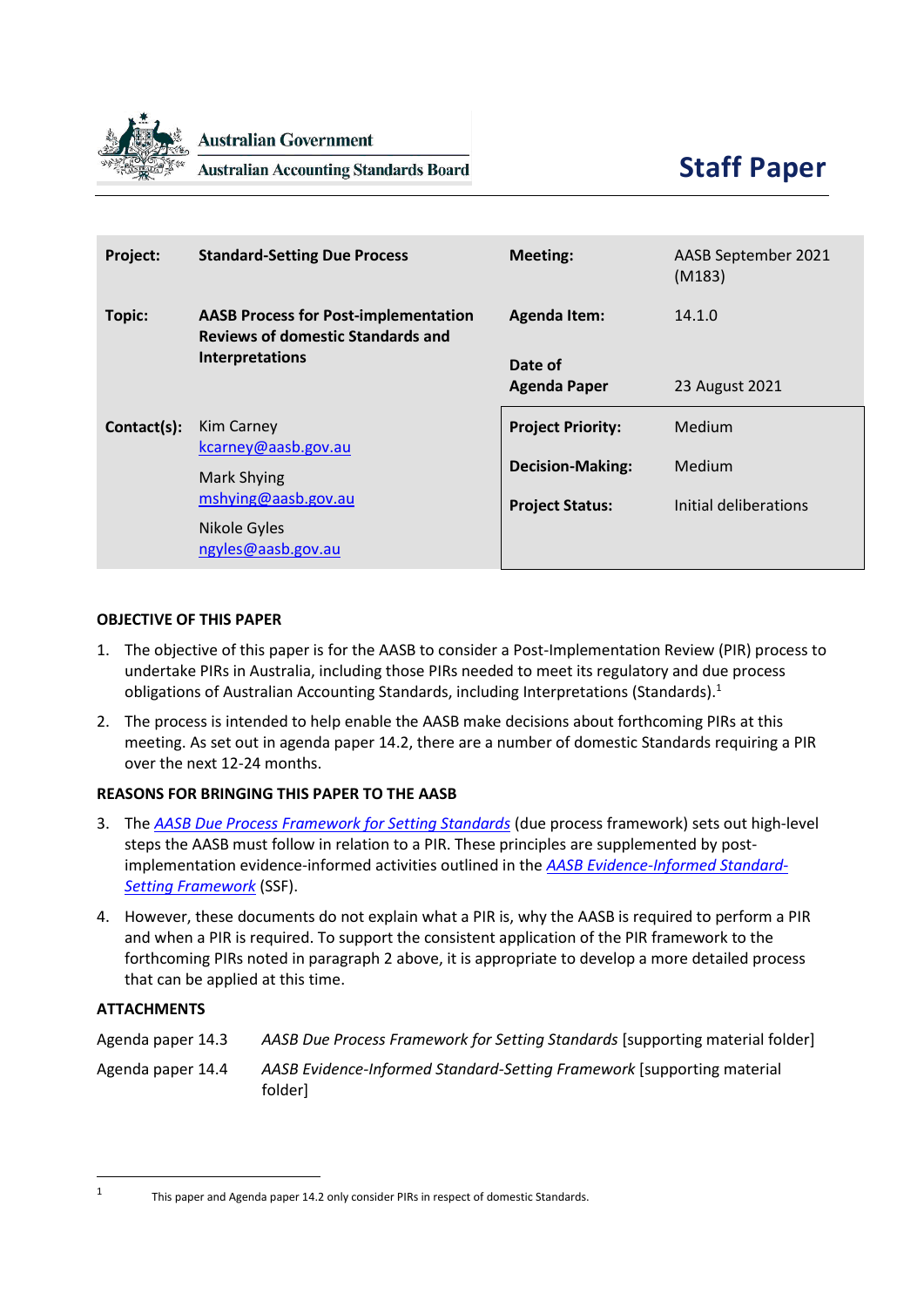### **STRUCTURE**

- 5. This Staff Paper is set out as follows:
	- (a) [What is a PIR?](#page-1-0) (paragraph[s 6](#page-1-1) t[o 7\)](#page-1-2)
	- (b) Why [is a PIR required,](#page-1-3) and when is a PIR required**?** (paragraphs [8](#page-1-4) to [22\)](#page-3-0)
	- (c) [How is a PIR performed?](#page-3-1) (paragraphs [23](#page-3-2) to [31\)](#page-6-0)
	- (d) [Questions to AASB members](#page-6-1)

### <span id="page-1-0"></span>**WHAT IS A PIR?**

- <span id="page-1-1"></span>6. A PIR is a process that:
	- (a) outlines the original problem a pronouncement was intended to address, including the objectives of a pronouncement;
	- (b) gathers evidence about the impacts of a pronouncement, including evidence from research and consultations with stakeholders;
	- (c) analyses the effects of a pronouncement, including regulatory cost impacts where possible; and
	- (d) based on available evidence, concludes on the overall effectiveness and efficiency of a pronouncement in meeting its original objectives, including whether a pronouncement remains appropriate.<sup>2</sup>
- <span id="page-1-2"></span>7. A PIR is not intended to be a reconsideration of an entire underlying pronouncement. Instead, it acknowledges that consultation and due process during the development of a pronouncement are not a substitute for the practical application of new requirements. For example, when new requirements are applied in practice, unexpected issues may arise, such as a pronouncement being more difficult or costly to apply than what was expected. There might also be situations where a pronouncement unintentionally gives rise to divergence in practice. This divergence could be either due to the judgement required to apply the requirements or because the requirements are not sufficiently clear. Finally, new or emerging transactions may be increasing in prevalence and these types of transactions may not have been contemplated when a pronouncement was developed.

# <span id="page-1-3"></span>**WHY IS A PIR REQUIRED, AND WHEN IS A PIR REQUIRED?**

- <span id="page-1-4"></span>8. The AASB undertakes a PIR:
	- (a) because there is a regulatory requirement to do so (see paragraph [9](#page-1-5) and paragraph[s 13](#page-2-0)[-16](#page-2-1) below); or
	- (b) to comply with AASB due process requirements (see paragraph [10](#page-1-6) and paragraph[s 17](#page-3-3)[-18](#page-3-4) below).
- <span id="page-1-5"></span>9. As a Government agency, the AASB must perform a PIR for all regulatory changes that have a substantial or widespread impact on the economy. A PIR may also be required in other circumstances (e.g., when regulatory change is made without a RIS or a RIS is assessed as being insufficient). The Office of Best Practice Regulation (OBPR) oversees this PIR process. 3
- <span id="page-1-6"></span>10. The *[AASB Due Process Framework for Setting Standards](https://www.aasb.gov.au/admin/file/content102/c3/AASB_Due_Process_Framework_09-19.pdf)* (due process framework) outlines that the AASB performs a PIR of each new domestic Standard or Interpretation or major amendments to such a pronouncement. It also states that a PIR normally begins after the new requirements have been applied for two years.<sup>4</sup>

<sup>2</sup> Adapted from th[e Post-implementation Reviews Guidance Note](https://obpr.pmc.gov.au/sites/default/files/2021-06/post-implementation-reviews_0.pdf) (OBPR PIR guidance note), page 1

Adapted from the OBPR PIR guidance note, page 1

Paragraph 7.15.1 of the due process framework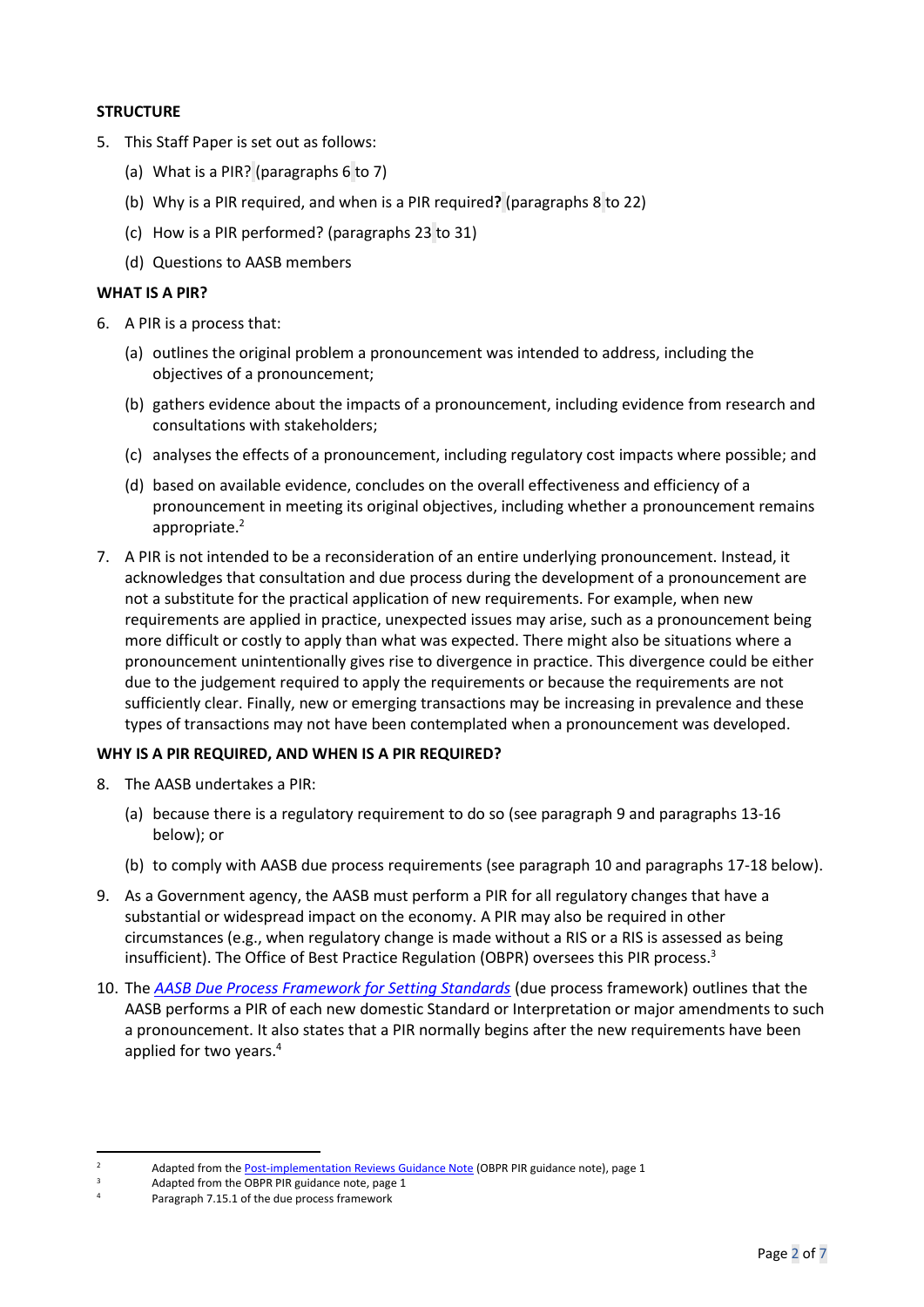- 11. The *[AASB Evidence-Informed Standard-Setting Framework](https://www.aasb.gov.au/admin/file/content102/c3/AASB_EISSF.pdf)* (SSF) also outlines that several postimplementation evidence-informed activities are undertaken once a pronouncement is implemented. This is generally within 2-3 years of the first effective date. 5
- 12. Notwithstanding that there are two 'types' of PIRs, it is staffs' view that the objective of and reason for a PIR is the same (i.e., to assess the effectiveness and efficiency of a pronouncement in addressing the problem it was intended to solve). For this reason, unless otherwise noted in this staff paper, all discussion applies equally to 'regulatory PIRs' as it does 'due process PIRs.'

## *A. There is a regulatory requirement*

- <span id="page-2-0"></span>13. The OBPR PIR guidance note outlines that a PIR is required if **any** of the following criteria apply:
	- (a) OBPR has assessed the proposal as having a substantial or widespread economic impact.
	- (b) A RIS that had been through a final assessment by OBPR for the regulatory change was not prepared for the final decision and the change was neither minor nor machinery in nature.
	- (c) A regulatory change was granted a Prime Minister's exemption from the need to prepare a RIS.
- <span id="page-2-3"></span>14. Staff note that regulatory PIR requirements only apply to regulation that impacts businesses, community organisations or individuals.<sup>6</sup>
- <span id="page-2-2"></span>15. The timeframe for completion of the PIR depends on the reasons it is required, as outlined below:

| <b>Reason for PIR</b> |                                                                 | PIR required to be completed within:   |  |
|-----------------------|-----------------------------------------------------------------|----------------------------------------|--|
|                       | Substantial or widespread impact on the Australian<br>economy   | 5 years <sup>7</sup> of implementation |  |
| 2.                    | RIS not prepared for a final decision on a regulatory<br>change | 2 years of implementation              |  |
| 3.                    | RIS not assessed by OBPR prior to a final decision              | 2 years of implementation              |  |
| 4.                    | RIS assessed by OBPR as insufficient                            | 2 years of implementation              |  |
| 5.                    | Prime Minister's exemption from the need to<br>prepare a RIS    | 2 years of implementation              |  |

*How this applies to the AASB*

<span id="page-2-1"></span>16. Staff expect that most regulatory PIRs performed by the AASB will be because the related pronouncement was expected to have a substantial or widespread economic impact when issued (i.e., paragraph [13\(](#page-2-0)a) above).<sup>8</sup> Staff, therefore, expect that most PIRs will fit within category 1 in

<sup>5</sup> Paragraph 18 of the SSF

<sup>6</sup> Adapted from the OBPR guidance note, page 1. *[The Australian Government Guide to Regulation](https://www.pmc.gov.au/sites/default/files/publications/Australian_Government_Guide_to_Regulation.pdf)* defines business, community organisation and individual. A business is defined as "Any organisation engaged in commercial, industrial or professional activities operating under Australian law for the purpose of making a profit." A community organisation is defined as "Any organisation engaged in charitable or other community-based activity operating under Australian law and not established for the purpose of making a profit." An individual is defined as "Any person subject to Australian law who interacts with government or is impacted by regulation, and whose activities have an impact in Australia."

Unless subject to one of the triggers requiring the PIR to be completed within two years (OBPR PIR guidance note, page 3)

Staff expect that amendments to existing Standards would ordinarily be considered minor pronouncements that would not be expected to have a substantial or widespread economic impact. For this reason, amending Standards are likely to be excluded from the RIS/PIR process. However, this will not always be the case. For example, the amendments made by AASB 2020-2 *Amendments to Australian Accounting Standards – Removal of Special Purpose Financial Statements for Certain For-Profit Private Sector Entities* were considered to have a significant impact and as such a RIS-like process was undertaken and a PIR will be required too.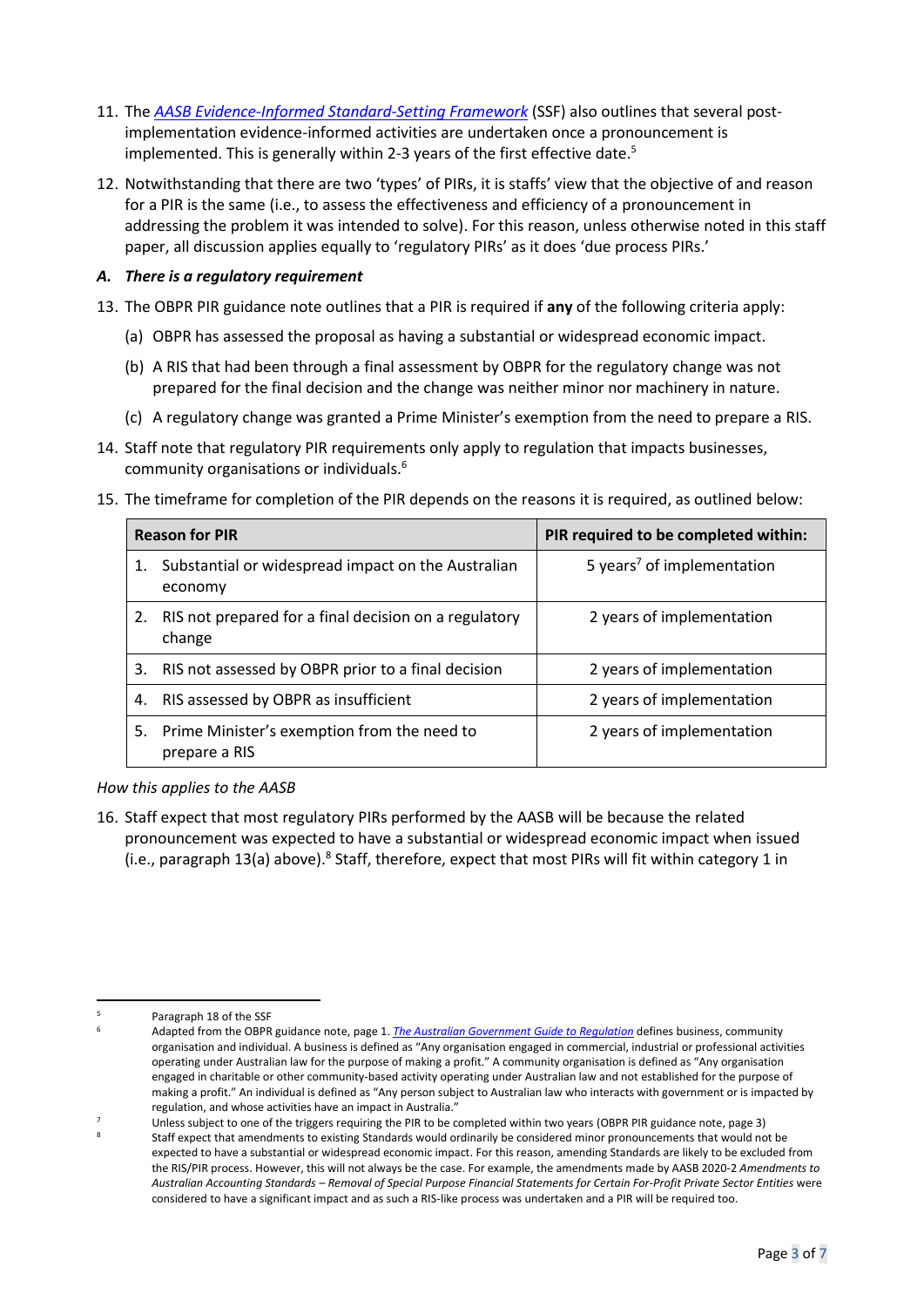paragraph [15](#page-2-2) and therefore must be **completed** within five years of implementation. Staff consider the date of implementation of a pronouncement to be its mandatory effective date.<sup>9</sup>

### <span id="page-3-6"></span>*B. To comply with AASB due process*

- <span id="page-3-3"></span>17. In circumstances where a PIR is not required by regulation, a PIR might still be needed to meet the requirements of the due process framework. A PIR would normally **begin** after the new requirements have been applied for two years.
- <span id="page-3-4"></span>18. Circumstances where a PIR is not required by regulation might include Standards not within the remit of Government regulation because they do not affect businesses, community organisations or individuals (see paragraph [14](#page-2-3) above). For example, AASB 1059 *Service Concession Arrangements: Grantors*, which applies to public sector entities only and AASB 1056 *Superannuation Entities* which applies only to superannuation entities.<sup>10</sup>

### *Timing of PIRs*

- 19. Staff note that per the due process framework (see paragraph [17](#page-3-3) above), a PIR normally **begins** after new requirements have been applied for two years. This is consistent with the approach adopted by the IASB. $^{11}$
- 20. However, as noted in paragraph [15](#page-2-2) above, for most regulatory PIRs, OBPR requires the PIR to be completed within five years of implementation.
- 21. While the timeline for a PIR in the due process framework and the timeline required by regulation are not entirely consistent, they overlap. Further, commencing a PIR two years after a pronouncement is first applied is reasonable and should enable the AASB to complete the PIR within five years of implementation.
- <span id="page-3-0"></span>22. Further, commencing a PIR two years after initial application provides for the timely identification of any implementation issues but equally allows sufficient time from the date of implementation to avoid potential transition issues distorting feedback from stakeholders.

### <span id="page-3-1"></span>**HOW IS A PIR PERFORMED?**

### *Background*

- <span id="page-3-2"></span>23. The PIR process is intended to be a positive process where the AASB engages with stakeholders and seeks their feedback on the effect/s of new requirements. The PIR process is not intended to be viewed by stakeholders as onerous.
- <span id="page-3-5"></span>24. The OBPR PIR guidance note outlines the following seven questions that a PIR needs to address:<sup>12</sup>
	- (1) the problem the pronouncement was meant to solve;
	- (2) why was action needed;
	- (3) what policy options were considered;
	- (4) what the impacts of the pronouncement were;
	- (5) which stakeholders were consulted during the PIR process;

The OBPR guidance note (page 4) states that "for some measures, particularly those that are extensive in scope, there may be some ambiguity about when the measure is considered to have been implemented. The date on which legislation or regulation passes the parliament, or a minister announces a regulatory change, might not be a useful proxy for the date of implementation. In consultation with agencies, OBPR determines the 'implementation' date when a regulation can be considered to have been implemented. Based on the implementation date, OBPR determines the required timing for the PIR in order to maintain the integrity of the regulation impact assessment arrangements."

<sup>&</sup>lt;sup>10</sup> Staff consider that a superannuation entity would not be considered a business as their primary purpose is to provide benefits to members upon their retirement, death, disablement or other event that qualifies as a condition of release for member benefits (AASB 1056, Appendix A).

<sup>11</sup> Paragraph 6.48 of the IASB Due Process Handbook.<br>12 Adapted from the OBBB BIB quidance note.

Adapted from the OBPR PIR guidance note.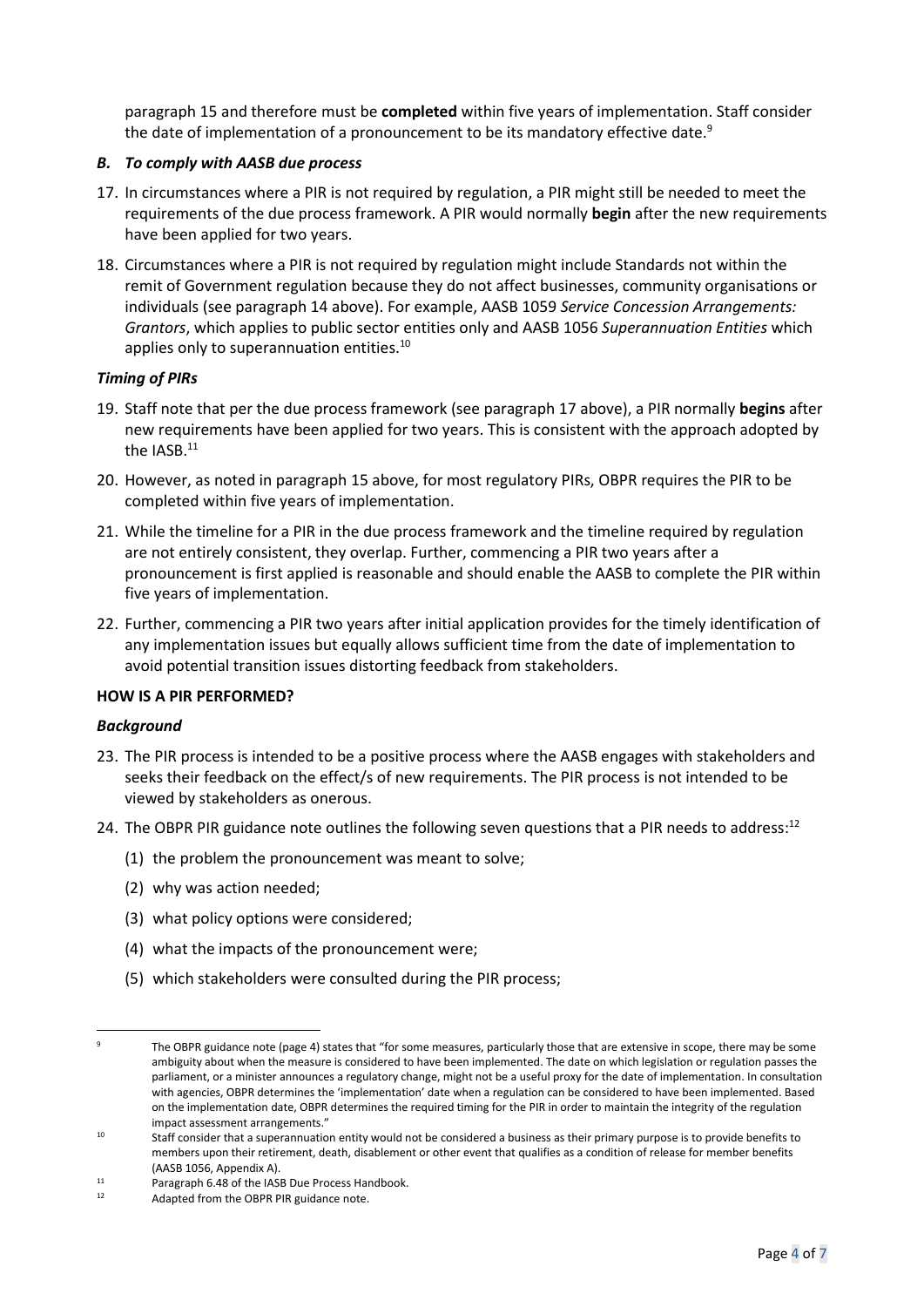- (6) whether the pronouncement delivered a net benefit; and
- (7) how well the pronouncement was implemented, including any lessons learned from the implementation process.
- 25. To obtain this information, the due process framework outlines the following steps for performing a PIR:
	- (a) review of any relevant research, including that by AASB staff and academics;
	- (b) collation of any issues notified to the AASB before the PIR commencing;
	- (c) consultation seeking implementation issues and views on the pronouncement;
	- (d) consideration of any feedback received;
	- (e) publication of the findings of the PIR; and
	- (f) any recommendations for changes to the pronouncement follow a separate consultation process.<sup>13</sup>
- 26. Staff note that the matters outlined in paragrap[h 24](#page-3-5) are consistent with the seven RIS questions of *[The Australian Government Guide to Regulation](https://www.pmc.gov.au/sites/default/files/publications/Australian_Government_Guide_to_Regulation.pdf)*, which the AASB standard-setting processes addresses.
- 27. Whilst there are situations where a RIS is not required by regulation (see sectio[n B](#page-3-6) above), staff note that these seven RIS questions are embedded within the AASB standard-setting process. For this reason, even if a formal RIS is not required in respect of a pronouncement, the seven RIS questions would still be considered and addressed during its development. Therefore, staff consider it appropriate for the same PIR considerations to be embedded in the AASB PIR process. That is, the PIR questions noted in paragrap[h 24](#page-3-5) above should apply equally to PIRs required by regulation and those PIRs that are not.
- 28. Further, whilst each PIR will be tailored to the requirements of a particular pronouncement, staff expects the general approach to a PIR will be the same (i.e., define the scope of the PIR and establish a timeline that reflects the depth of analysis planned).

### *Documenting the problem, why action was needed and the policy options considered (PIR questions 1–3)*

29. This information is factual and is obtained from the relevant RIS document (where applicable) and the Basis for Conclusions accompanying a pronouncement. Before commencing a PIR, it is important to understand the problem a pronouncement was intended to address, including why action was needed, to assess how a pronouncement has performed. It is also important to understand this information to develop a suggested timeline/work program for the performance of the PIR.

*Documenting the impact, stakeholder consultation, whether a net benefit resulted and implementation learnings (PIR questions 4–7)*

30. To support consistent application of the steps outlined in the due process framework, staff has provided additional information about what each step may entail and why it is important to the overall PIR process:

### (a) **review any relevant research by:**

(i) **Academics:** the review of academic research may help support conclusions about how a pronouncement has performed. However, there may be some circumstances in which academic research is limited (e.g., pronouncements affecting only the NPF or public sector). However, staff expects that engaging with the AASB's Academic Advisory Panel (AAP) will

<sup>13</sup> Paragraph 7.15.2 of the due process framework.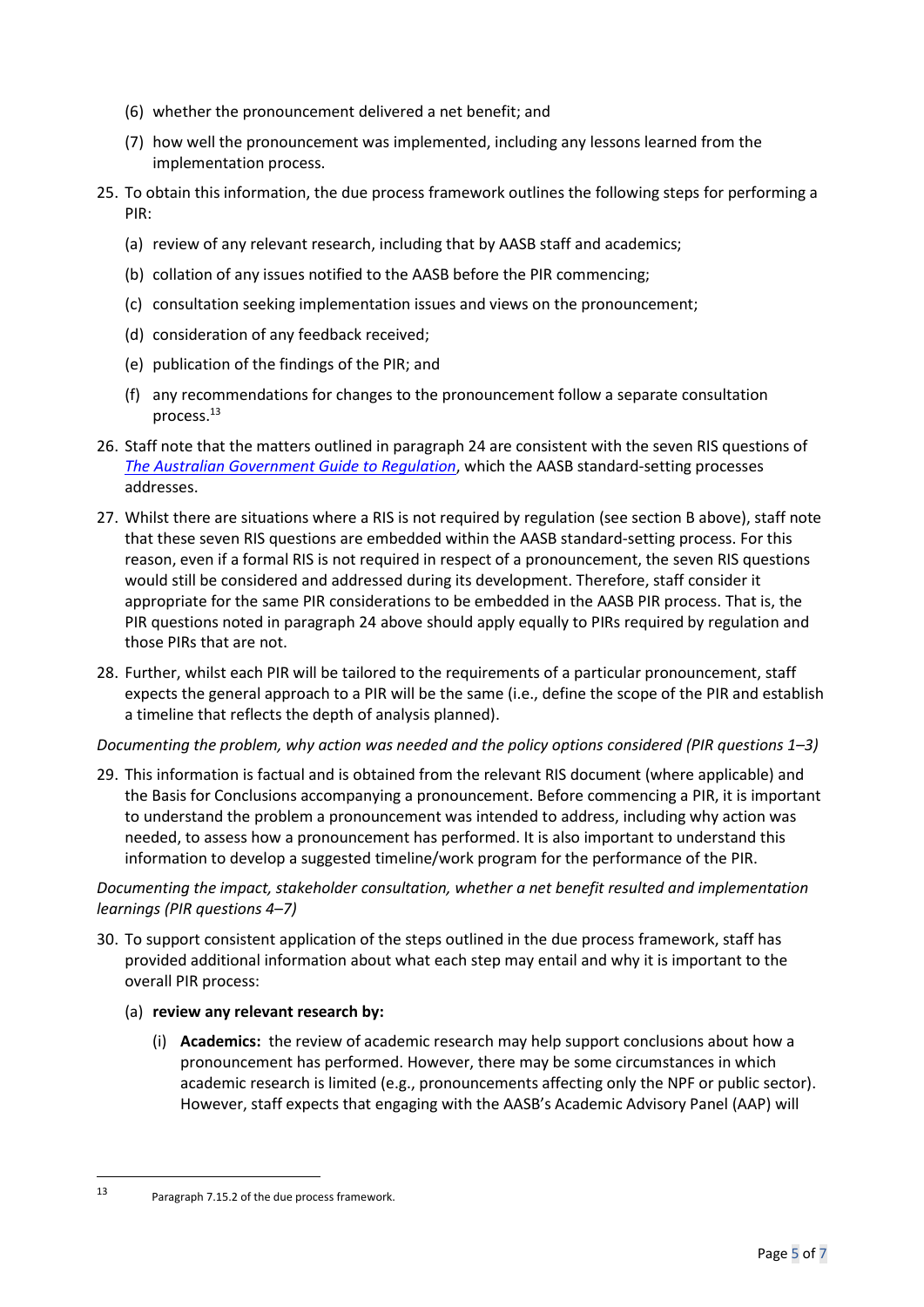identify any existing research. It will also provide opportunities to engage with the academic community where research does not exist but may be beneficial.

Academic research may include undertaking literature reviews, performing desktop research or interviewing stakeholders. The most appropriate form of research will be determined based on the requirements of each PIR.

Engagement with the AAP and academic community should commence as early as possible in the PIR process. This is because academic research often takes considerable time.

- (ii) **AASB staff:** see discussion below under 'initial feedback.'
- (b) **collation of any issues notified to the AASB:** the AASB may become aware of issues during the implementation phase of new requirements. For example, stakeholders may raise technical matters with the AASB during implementation. This may include unexpected or unintended consequences or emerging issues that were not contemplated during the development of a pronouncement that the AASB should consider. Conversely, stakeholders might have made the AASB aware of possible or contentious issues during the development of a pronouncement.

### (c) **consultation seeking feedback from stakeholders**:

(i) **initial feedback**: this may include engaging with regulators, professional bodies, project advisory panel members, user advisory committee members, preparers and practitioners. However, whether these initial consultations are warranted is a matter of judgement and may depend on the subject matter being considered. Further, the extent of any initial consultations may also depend on the extent of information already available to the AASB about the implementation of a pronouncement (e.g., to what extent is the AASB already aware of issues with a pronouncement and do stakeholders have further feedback on issues raised during the development of a pronouncement).

In some situations, initial feedback may be necessary if a more targeted public consultation document is appropriate (i.e., a consultation document that would seek feedback on specific matters of interest). This may be appropriate where the matters addressed by a pronouncement are diverse, and there is merit in focussing stakeholder feedback on matters the AASB considers to be of the highest importance.

Conversely, there may be situations where a more general public consultation document may be more appropriate (i.e., a consultation document that does not specifically identify topics for public comment and relies upon stakeholders making the AASB aware of issues). This may be appropriate where the matters addressed by a pronouncement are narrow in scope.

(ii) **issue a public consultation document:** the consultation document should provide background information, set the scope of the PIR (e.g., outline any specific matters for feedback such as any costs/cost savings associated with implementation, specific application issues, specific suggested improvements) and include a summary of any findings or matters of importance identified so far (where relevant).

A consultation document typically has a minimum comment period of 120 days in line with the due process framework. 14

The AASB may conduct general outreach such as roundtables, webinars, and other outreach events to support the public consultation document. The AASB may also conduct targeted outreach with key stakeholders.

<sup>14</sup> Paragraph 6.6(a) of the due process framework